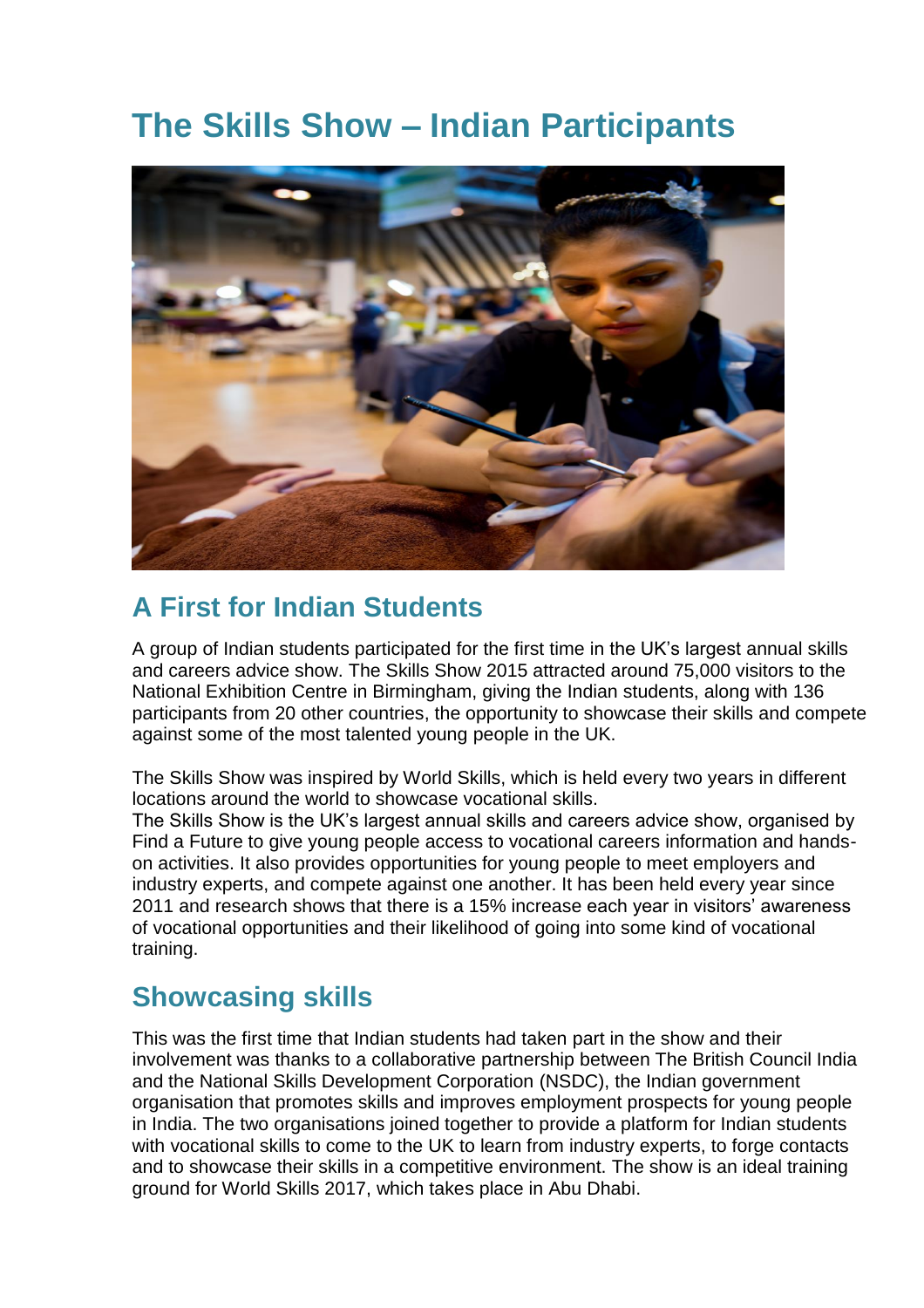Leighton Ernsberger, Assistant Director-Skills, British Council, India said:

*"Skill India is one of the Indian government's top priorities and rightly so. The relationship between the UK and India in the sector tends to focus on developing skills, but there is also a need to create a demand for skills. Skills competitions are an excellent means of rewarding and recognising talent and reaching out to a wide audience. The Skills Show is a great exemplar from the UK and is in tune with many similar efforts at the state level in India and led by the central government."*

## **Inspiring young people**

Ben Blackledge, Head of Education and Development at Find a Future, which organises The Skills Show, said:

*"The Skills Show is all about inspiring young people to consider vocational training by allowing them to experience the huge range of careers that are on offer and to interact with employers and industry experts. Each year, overseas participants attend and compete against UK students. This gives young people an opportunity to hone their skills and allows them to experience what it is like to take part in an international competition as a way of preparing for the forthcoming World Skills show."*

*"The Skills Show is a highly successful model and we are keen to share our learning with other show organisers around the world. We are pleased to be working with The British Council India which seeks to promote skills for employability in the country through cultural exchange programmes like this one."*

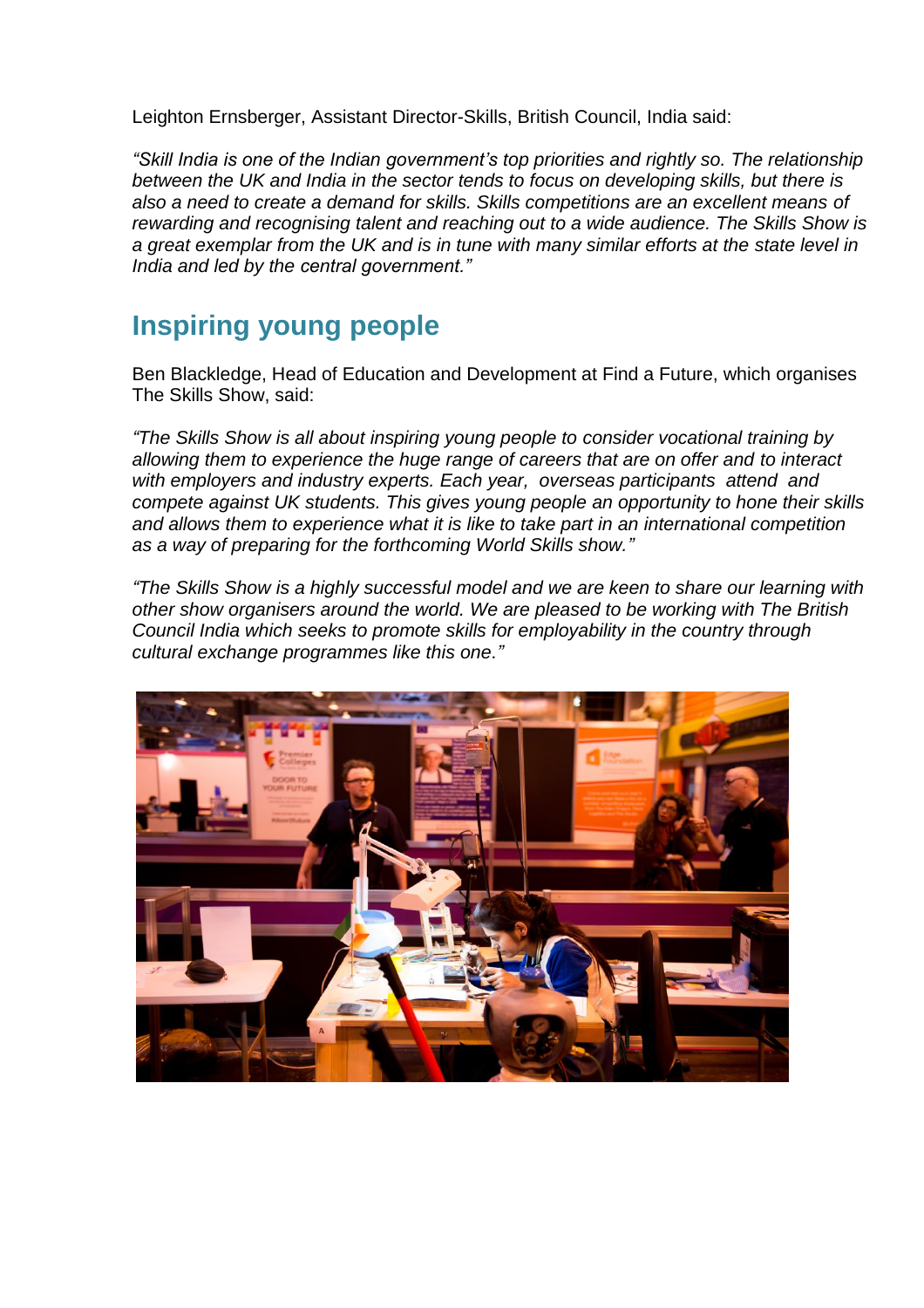

# **Regional heats**

The Indian students at The Skills Show 2015 represented two important vocational sectors: gems and jewellery; and beauty and wellness. The British Council, along with the National Skill Development Corporation and the respective Sector Skills Councils (Gem and Jewellery Skill Council of India and Beauty and Wellness Sector Skills Council, support by the Confederation of Indian Industries) held regional heats across seven Indian cities. The objective was to select those students who would be sponsored and supported by the British Council to attend the Skills Show in the UK . The six winners were: Ashwini Hemant Tareh (19) and Karishma Sunil Gupta (18) from Pune; Tabassum Sulthana (19) from Chennai; Shweta Singh (20) and Savita Palariya (20) from Uttarakhand and Pooja Rani (20) from Delhi.

## **Benchmarking against the best**

Ranjan Choudhary of the National Skill Development Corporation (NSDC) said:

*"There are many advantages for us in participating in The Skills Show. Our students benefit from exposure to contemporary techniques and skills and can benchmark themselves against the best from the UK. Their involvement in the show will have a significant impact on their confidence, skills and employment prospects. They, in turn, will cascade their learning to their peer group and work environment. Our industry experts also benefit from observing best practices and networking with their counterparts from the UK. WorldSkills India and NSDC appreciate the opportunity to participate and being able to interact with Find a Future to learn how we can organise an event of similar size and scope in India."*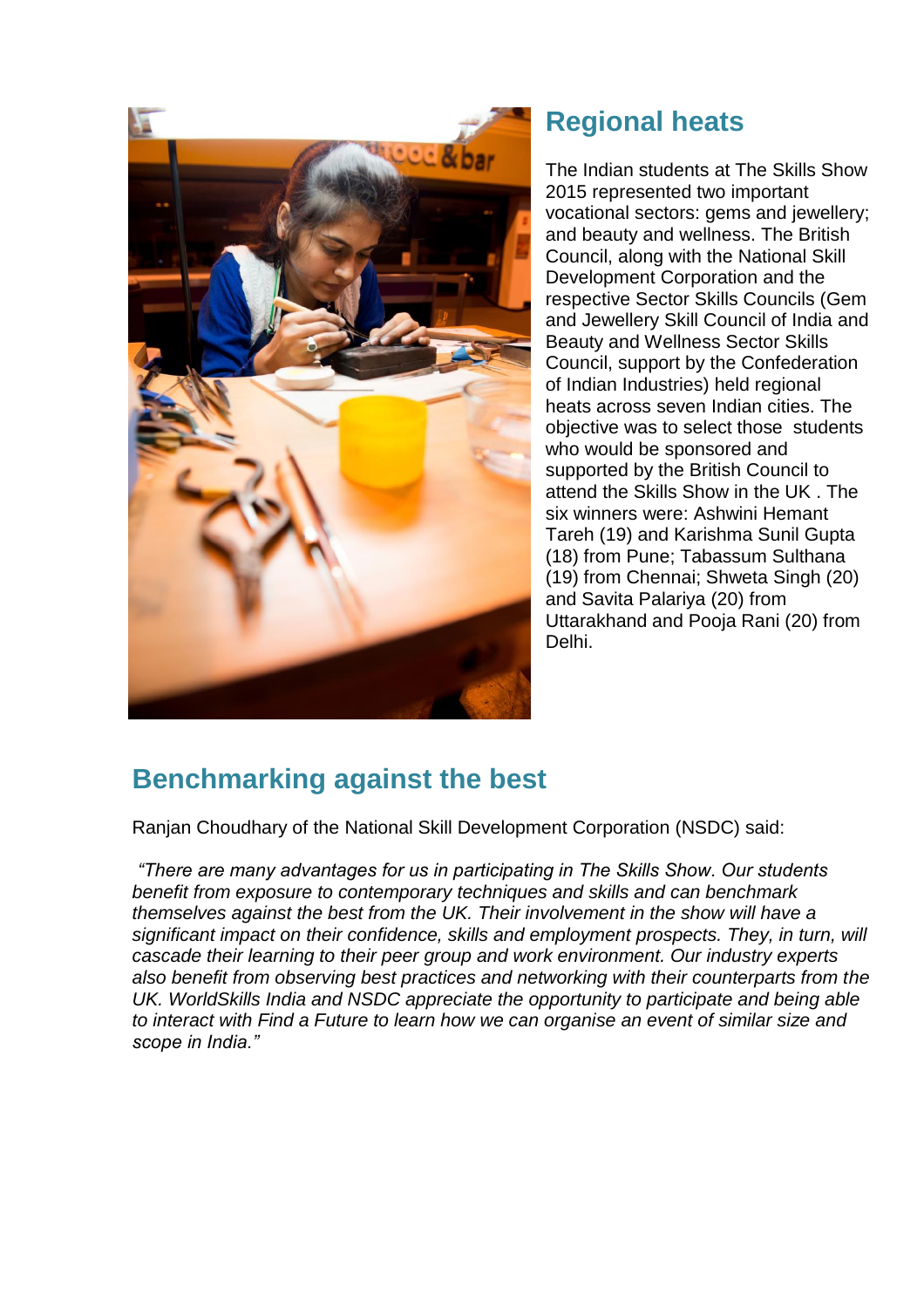# **Better employment prospects**

Parag Vyas, Expert in Gems and Jewelry, has spent 20 years creating fine jewelry in his home region of Northern India. He commented: *"It is great for our students to come to the UK to compete. They get to experience new tools, new ways of working with metals and different cultural styles. They also have to overcome multiple challenges, including understanding a different language, different requirements and even coping with the British weather." "At The Skills Show 2015, our students learned a lot about finishing techniques and piercing during the show and they are bringing these new skills back to India with them. Their employers have already reported an improvement in the quality of their work and, for the young people themselves, the long-term impact of coming to the show is likely to be better employment prospects and the chance to earn a higher salary."*



*"When students learn from people in different cultures, they learn new ways of doing things that are outside their traditional approaches. Although a big part of The Skills Show is the competition, actually what I witnessed is a great deal of co-operation and the sharing of knowledge and experience. It is this that is of greatest value for the students, in my opinion."*

# **Improved training**

The event also benefits the industry experts who share experiences and judge their individual heats, as well as the host and visiting countries. Vaishali Shah, Expert Beauty and Wellbeing, said:

*"I was really impressed by how friendly and supportive my fellow industry experts were. As a trainer, I am constantly sharing my expertise. Having a greater knowledge of international standards will help to improve my training and will enable me to share what I've learned with colleagues."*

Valerie Kay, Expert Beauty and Wellbeing added: *"Things change very rapidly in the health and beauty industry and education tends to be slow to keep up. To learn from one another and to compete on an international platform is a great way for students to learn."*